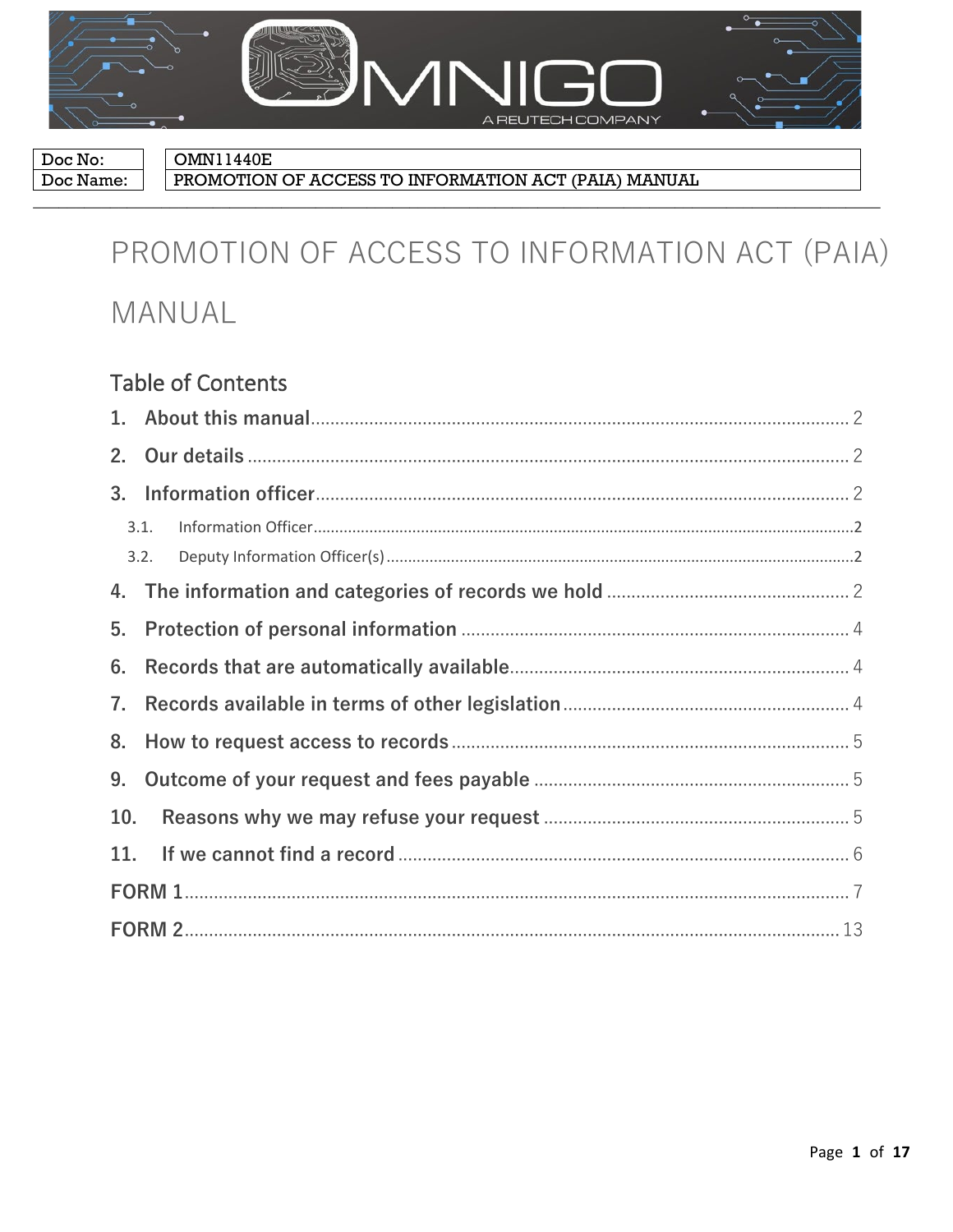# 1. About this manual

If you need access to information, this manual will provide you with the necessary contact details and procedures to ask us for that information. In addition, it provides a clear overview of our structure, functions, and services and includes an index of information we hold to help identify where the required information could be. It also provides the forms you need to complete and sets out the fees you may need to pay before we can assist you.

# 2. Our details

Omnigo (Pty) Ltd.

320 Kuit Street

Waltloo

Pretoria

0184

South Africa

# 3. Information officer

Our Information Officer and Deputy Information Officer(s) will tend to your PAIA request.

## 3.1. Information Officer

The Managing Director is our Information Officer.

| Name and surname        | Pieter de Nysschen                                     |
|-------------------------|--------------------------------------------------------|
| Postal Address          | PO Box 363, Silverton, 0127, South Africa              |
| <b>Physical Address</b> | 320 Kuit Street, Waltloo, Pretoria, 0184, South Africa |
| Phone                   | +27 (12) 803-8218                                      |
| E-mail                  | POPIA@Omnigo.co.za                                     |

## 3.2. Deputy Information Officer(s)

The Information Officer designated the following Deputy Information Officer:

| Name and surname        | Gerritjan Amoraal                                      |
|-------------------------|--------------------------------------------------------|
| Position                | Senior Project Management                              |
| <b>Postal Address</b>   | PO Box 363, Silverton, 0127, South Africa              |
| <b>Physical Address</b> | 320 Kuit Street, Waltloo, Pretoria, 0184, South Africa |
| Phone                   | +27 (12) 803-8218                                      |
| E-mail                  | POPIA@Omnigo.co.za                                     |

# 4. The information and categories of records we hold

Here is a description of different subjects about which we have information and the categories of records we hold for each subject: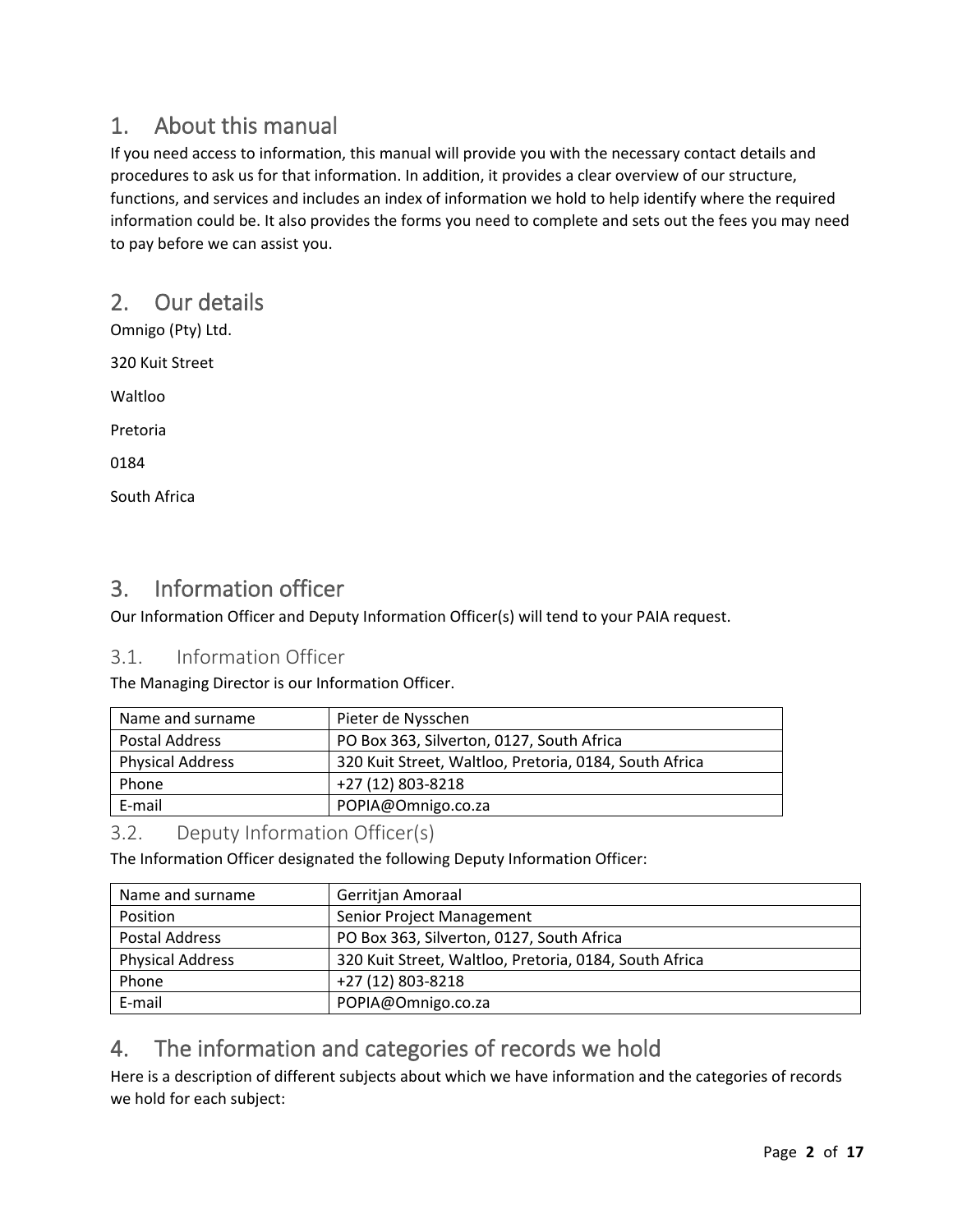| <b>Subject</b>                | <b>Category of records</b>                                                          | <b>Availability</b> |
|-------------------------------|-------------------------------------------------------------------------------------|---------------------|
| <b>Administration</b>         | <b>Administration Records</b><br>$\bullet$                                          | PAIA Request        |
|                               | <b>Research Records</b><br>$\bullet$                                                |                     |
|                               | Sponsorship Records<br>$\bullet$                                                    |                     |
|                               | Internal Reports and<br>$\bullet$                                                   |                     |
|                               | Communications                                                                      |                     |
|                               | Tender documents submitted<br>$\bullet$                                             |                     |
|                               | General Correspondence<br>$\bullet$                                                 |                     |
|                               |                                                                                     |                     |
| <b>Accounting</b>             | <b>Accounting Records</b><br>$\bullet$                                              | PAIA Request        |
|                               | <b>Financial Reports</b><br>$\bullet$<br><b>Internal Audit Records</b><br>$\bullet$ |                     |
|                               | <b>Risk Reports and Group Risk</b><br>$\bullet$                                     |                     |
|                               | <b>Management Records</b>                                                           |                     |
|                               | <b>Tax Records</b><br>$\bullet$                                                     |                     |
|                               | <b>Management Reports</b><br>٠                                                      |                     |
|                               | <b>Treasury Dealing and Settlement</b><br>$\bullet$                                 |                     |
|                               | Records                                                                             |                     |
|                               | <b>Transactional Records</b><br>$\bullet$                                           |                     |
|                               | <b>VAT Records</b><br>$\bullet$                                                     |                     |
|                               | <b>PAYE Records</b><br>$\bullet$                                                    |                     |
|                               | Internal Reports and<br>$\bullet$                                                   |                     |
|                               | Communications                                                                      |                     |
|                               | General Correspondence<br>$\bullet$                                                 |                     |
| <b>Company Secretary</b>      | <b>Secretarial Records</b><br>$\bullet$                                             | <b>PAIA Request</b> |
|                               | General Correspondence<br>$\bullet$                                                 |                     |
|                               |                                                                                     |                     |
| <b>Human Resource (HR)</b>    | <b>Employee Records</b><br>$\bullet$                                                | PAIA Request        |
| <b>Department</b>             | General HR Policies and<br>$\bullet$                                                |                     |
|                               | Procedures                                                                          |                     |
|                               | <b>Training Records</b>                                                             |                     |
|                               | <b>Employee Remuneration and</b><br>$\bullet$                                       |                     |
|                               | <b>Benefit Records</b>                                                              |                     |
|                               | <b>Statutory HR Records</b><br>٠                                                    |                     |
|                               | <b>Employment Equity Records</b>                                                    |                     |
|                               | <b>Employment Contracts</b>                                                         |                     |
|                               | General Correspondence                                                              |                     |
| <b>Information Technology</b> | IT Contracts and Agreements<br>$\bullet$                                            | PAIA Request        |
| <b>Department</b>             | <b>Operational IT Records</b><br>$\bullet$                                          |                     |
|                               | <b>IT Equipment Records</b>                                                         |                     |
|                               | <b>IT Policy Records</b><br>$\bullet$                                               |                     |
|                               | General Correspondence                                                              |                     |
|                               |                                                                                     |                     |
| <b>Legal Department</b>       | <b>Litigation Records</b><br>$\bullet$                                              | PAIA Request        |
|                               | Internal Reports and                                                                |                     |
|                               | Communications                                                                      |                     |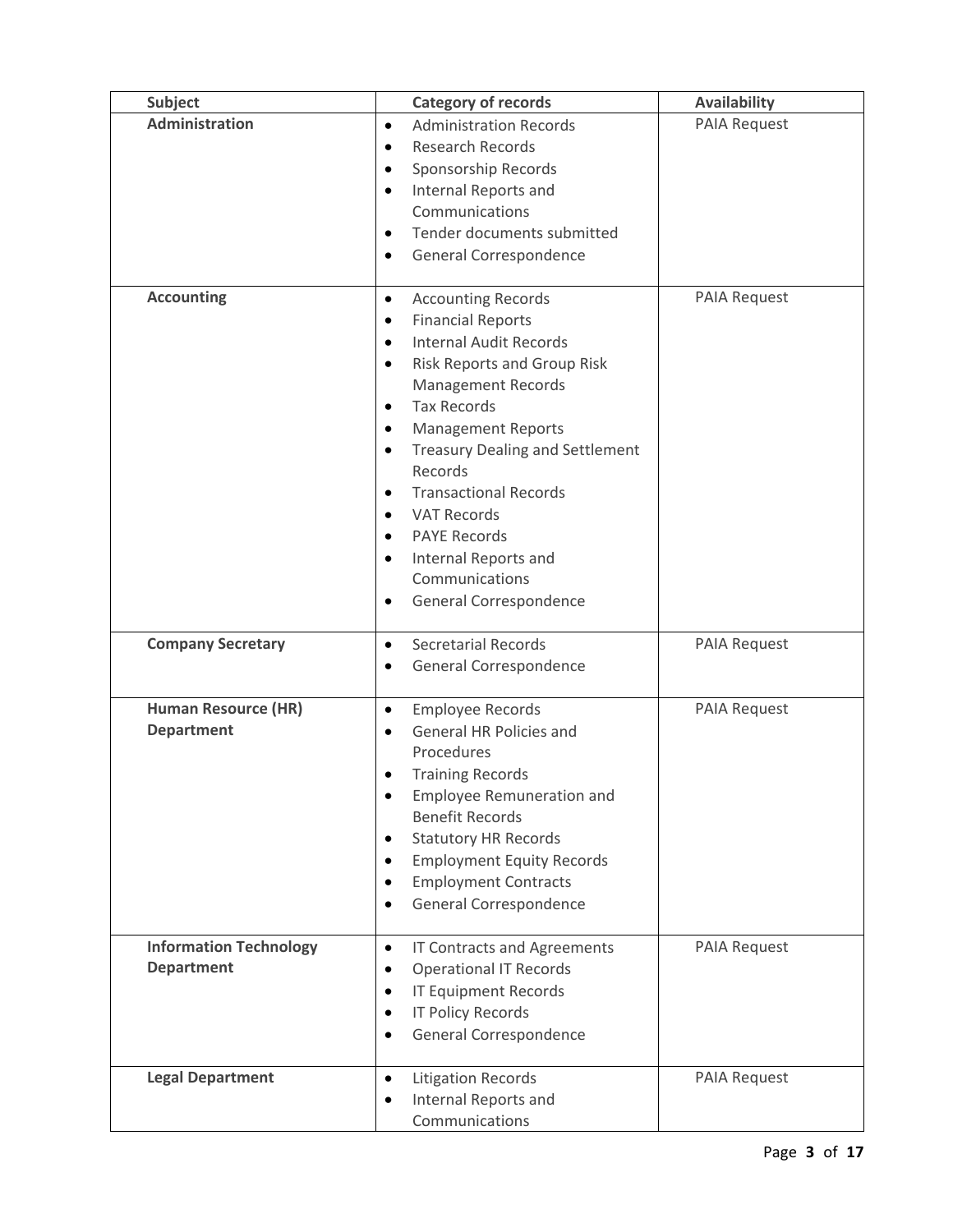|                                                    | General Correspondence<br>$\bullet$                                                                                                                                                                 |                     |
|----------------------------------------------------|-----------------------------------------------------------------------------------------------------------------------------------------------------------------------------------------------------|---------------------|
| <b>Marketing and Product</b><br><b>Information</b> | <b>Product Brochures</b><br><b>Product Performance Records</b><br>٠<br><b>Customer/Client Data Records</b><br>$\bullet$<br><b>Product Sales Records</b><br>٠<br>General Correspondence<br>$\bullet$ | <b>PAIA Request</b> |

# 5. Protection of personal information

Our company uses personal information to deliver our services and make sure our operations run smoothly. You can learn more about how we use personal information in our privacy notices available at:

Job Applicant Privacy Notice

Supplier Privacy Notice

Customer Privacy Notice

Website Privacy Notice

# 6. Records that are automatically available

The following categories of records are automatically available:

- Memorandum of Incorporation
- **Register of Directors**
- PAIA Manual

# 7. Records available in terms of other legislation

Some records will be made available under other legislation, but only to the extent that the relevant Act makes provision for the disclosure of records and only to the person or persons to whom and in the circumstances in which disclosure is compulsory:

- Insolvency Act No 24 of 1936 Companies Act No 71 of 2008
- 
- 
- 
- 
- 
- Occupational Health and Safety Act No 85 of 1993
- 
- Pension Funds Act No 24 of 1956 Prevention & Combating of Corrupt Activities Act No 12 of 2004
- Income Tax Act No 58 of 1962
	- Customs and Excise Act No 91 of 1964 Skills Development Act No 97 of 1998
- Copyright Act No 98 of 1978 Competition Act No 89 of 1998
- Value Added Tax Act No 89 of 1991 Employment Equity Act No 55 of 1998
	- Prevention of Organised Crime Act No 121 of 1998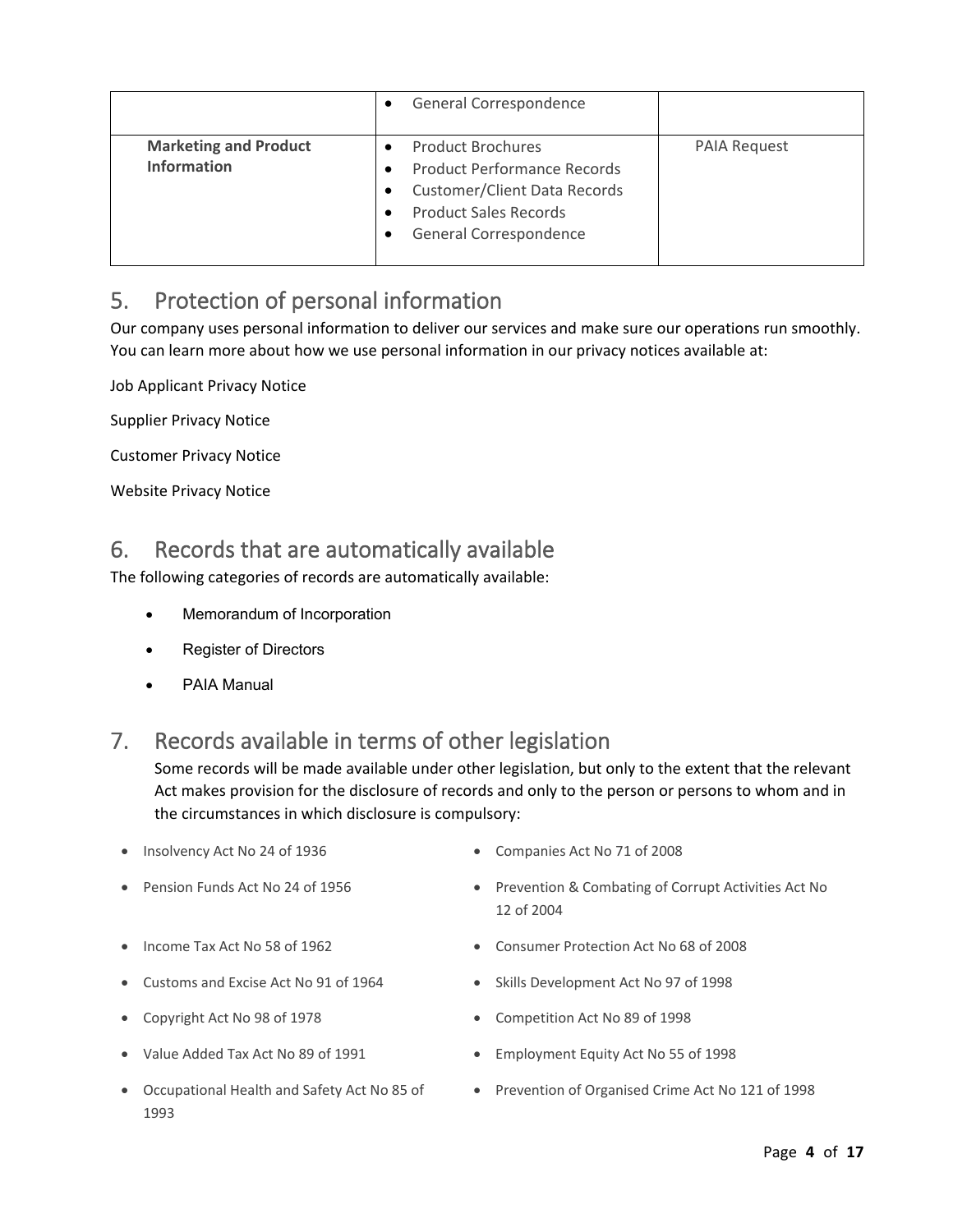- 
- Compensation for Occupation Injuries and Diseases Act No 130 of 1993
- 
- 
- Trademark Act No 194 of 1993 Unemployment Insurance Act No 63 of 2001
	- Electronic Communications and Transactions Act No 25 of 2002
- Labour Relations Act No 66 of 1995 Basic Conditions of Employment Act No 75 of 1997
	- National Road Traffic Act No 93 of 1996 Broad-Based Black Economic Empowerment Act No 53 of 2003

# 8. How to request access to records

The Information Regulator has published a guide that introduces PAIA, describes where to find information and how to request access to information. It explains when access to information may be refused and offers key references and resources. The guide is available in each official language and braille, and is intended to assist you in exercising your rights to access information.

You can access the guide from the website of the Information Regulator [\(https://www.justice.gov.za/inforeg/\)](https://www.justice.gov.za/inforeg/).

# 9. Outcome of your request and fees payable

We will decide within 30 days of receiving your request whether to grant or decline the request. We will notify you of our decision and explain why we accepted or refused your request.

If your request is successful, we will let you know what the related fees are and how you can pay them. We may require that you pay a deposit before we process your request.

If you request large quantities of information or if we cannot reasonably obtain the information you request within the original 30 days, we might have to extend the period by another 30 days. We will notify you in writing if we require an extension.

If you do not hear from us within the period stipulated above, it means that we refused your request in terms of section 58 of PAIA.

# 10. Reasons why we may refuse your request

The Information Regulator's guide PAIA sets out all the reasons why an entity may or must refuse a PAIA request. These reasons include refusal based on the grounds that the information requested will:

- compromise South Africa's defence, security and international relations;
- hamper the operations of Reunert Limited
- be unreasonably time consuming and lead to waste of resources, or
- is manifestly frivolous or vexatious.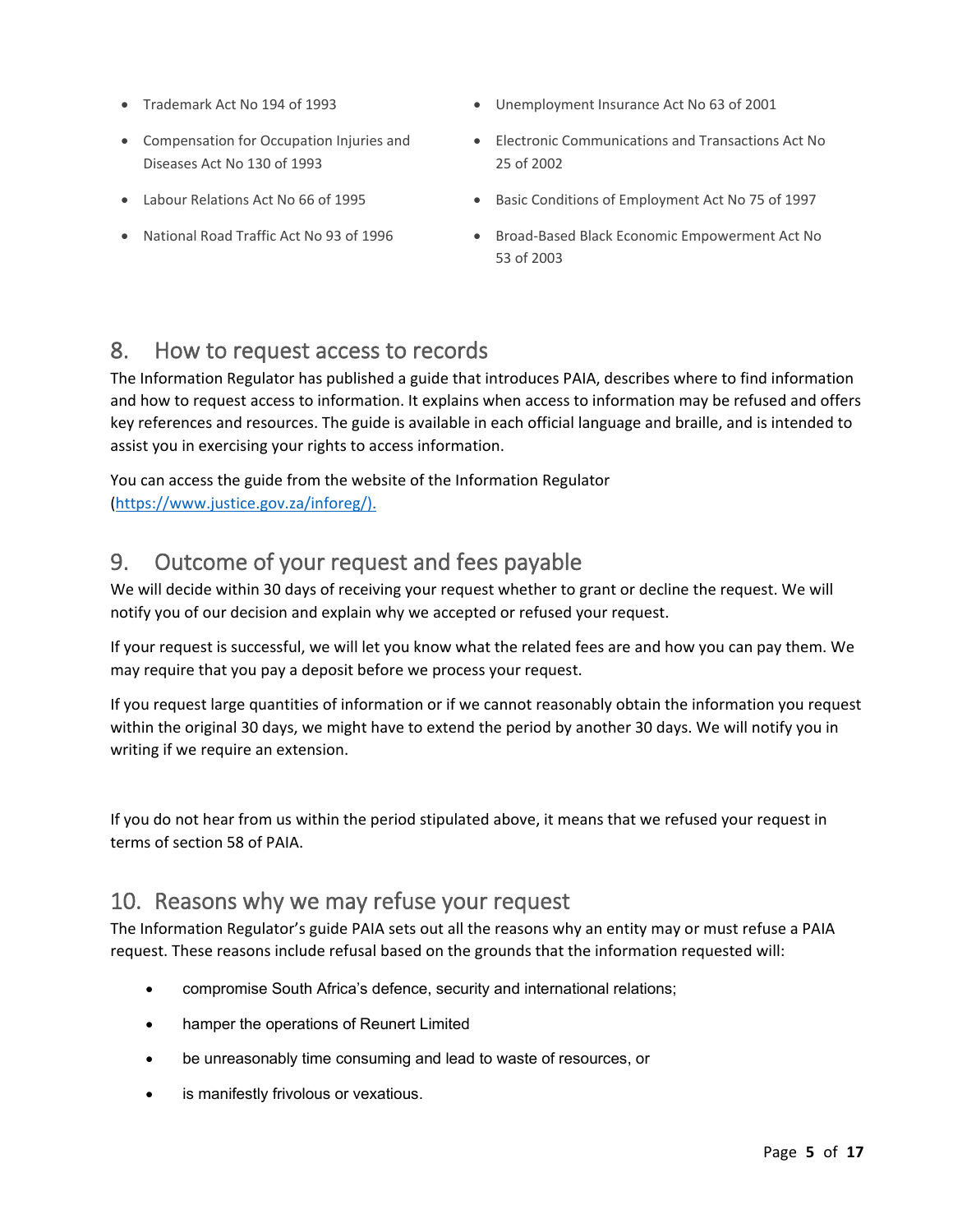# 11. If we cannot find a record

If there are records that we cannot find despite a reasonable and diligent search, we will notify you with an affidavit explaining the measures we have taken to locate the record. If we find the records after we have issued such an affidavit, we will grant you access to the records unless we have a reason to refuse your request.

# FORMS

- Form 1: Request for access to a record
- Form 2: Outcome of request and fees payable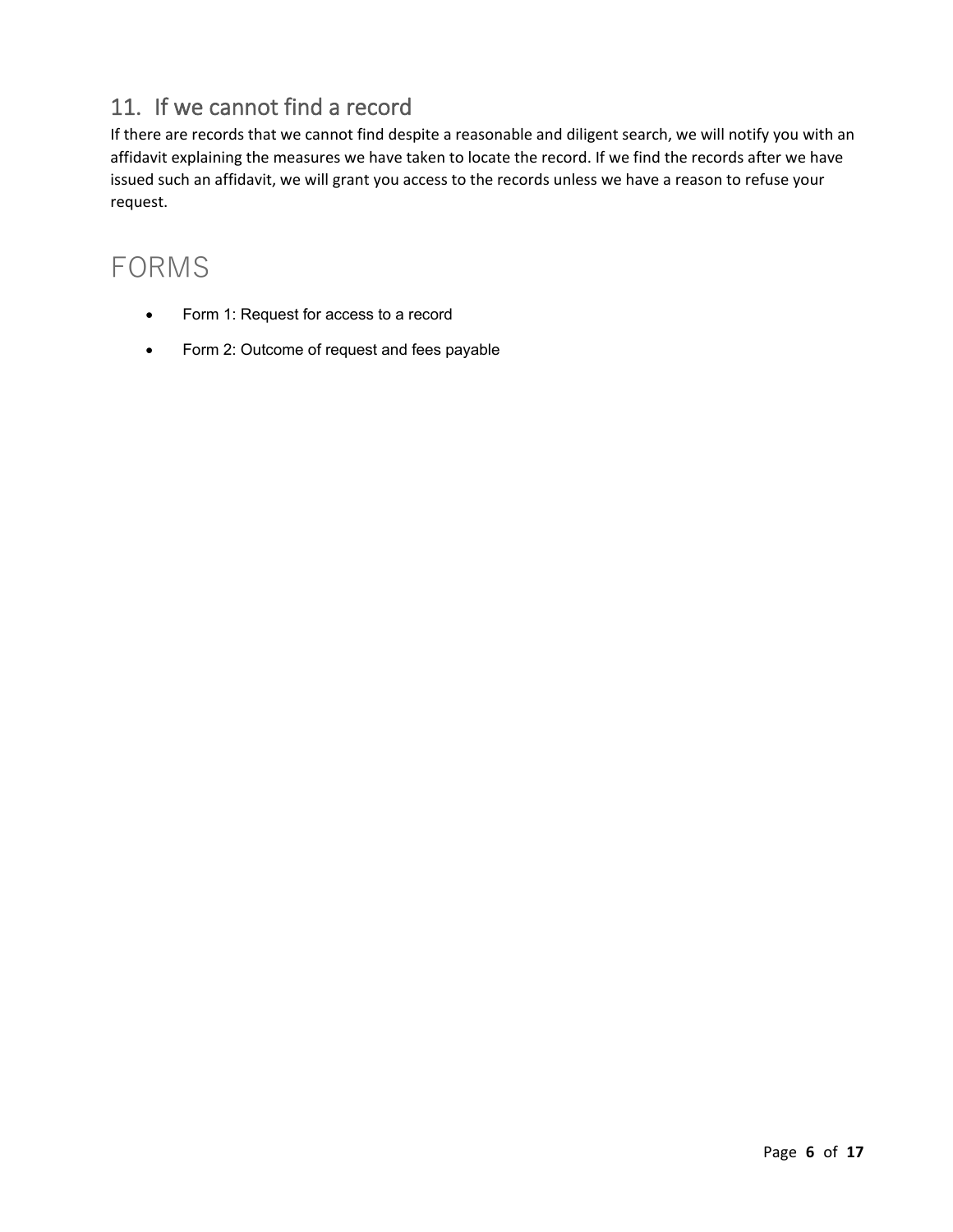# FORM 1

#### **Request for access to a record[1](#page-6-0)**

- 1. If the space provided in the form is inadequate, please submit additional information as an annexure to this form and sign each page.
- 2. We will process a request for access to a record other than a record containing your personal information after you have paid the request fee.
- 3. The fee depends on the form in which you need to access the record and the time we have to search for and prepare the record.
- 4. We will let you know in writing whether your request has been approved or denied, and if we approve your request, we will let you know what the related fees are.

### **To: The information officer**

| Address        |  |
|----------------|--|
|                |  |
|                |  |
| E-mail address |  |
| Fax number     |  |

This request is in my own name

I'm making this request on behalf of someone else-[please attach proof of the capacity in which you are making this request].

#### **YOUR DETAILS**

| Name and surname           |  |
|----------------------------|--|
| Identity number            |  |
| Postal address             |  |
| <b>Residential address</b> |  |
| E-mail address             |  |

<span id="page-6-0"></span><sup>1</sup> Regulation 7 of PAIA.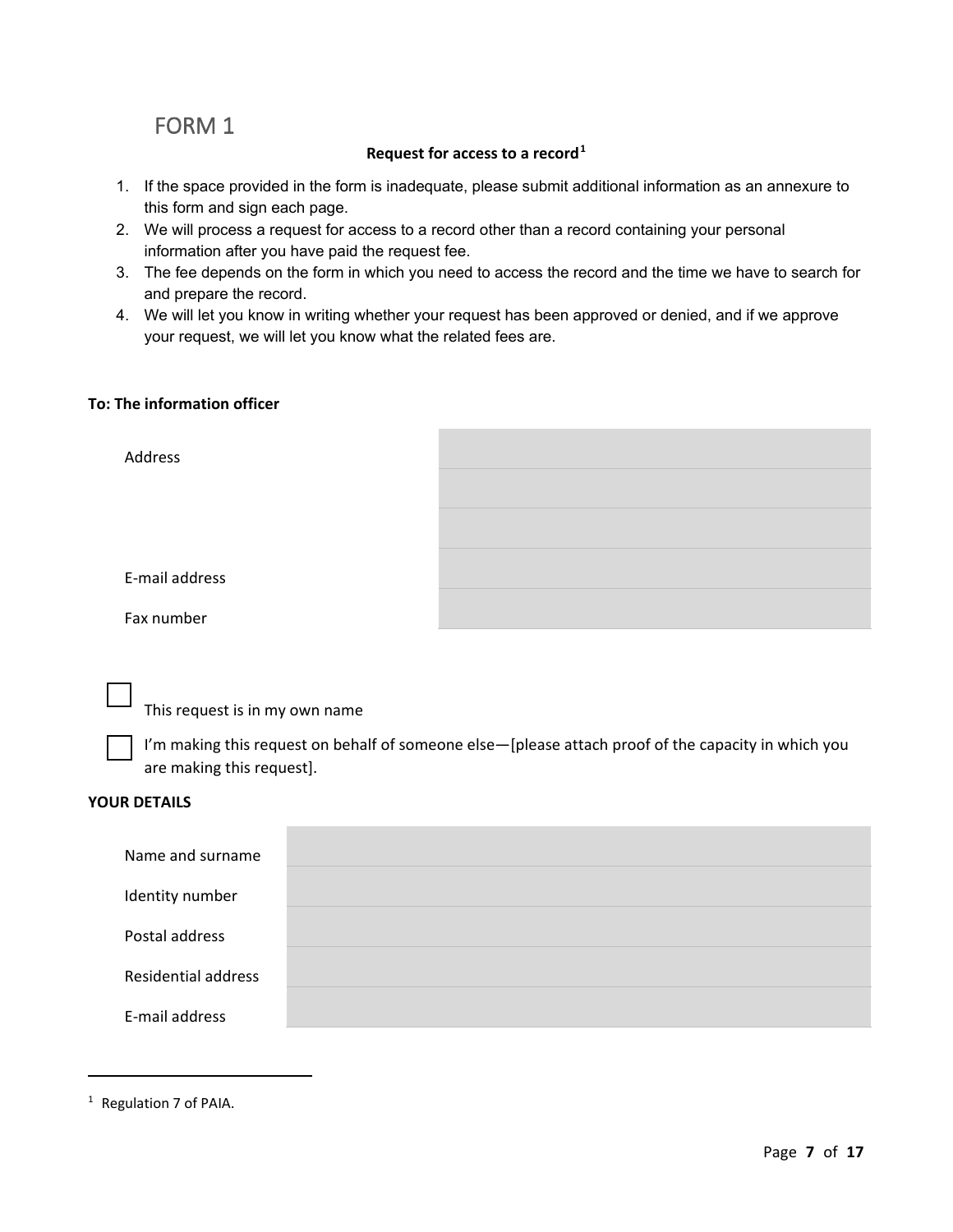| Telephone number |  |
|------------------|--|
| Cell number      |  |
| Fax number       |  |

### **HOW DO YOU PREFER TO BE CONTACTED?**

| Postal address        |  |
|-----------------------|--|
| Residential address   |  |
| <b>F-mail address</b> |  |
| Fax                   |  |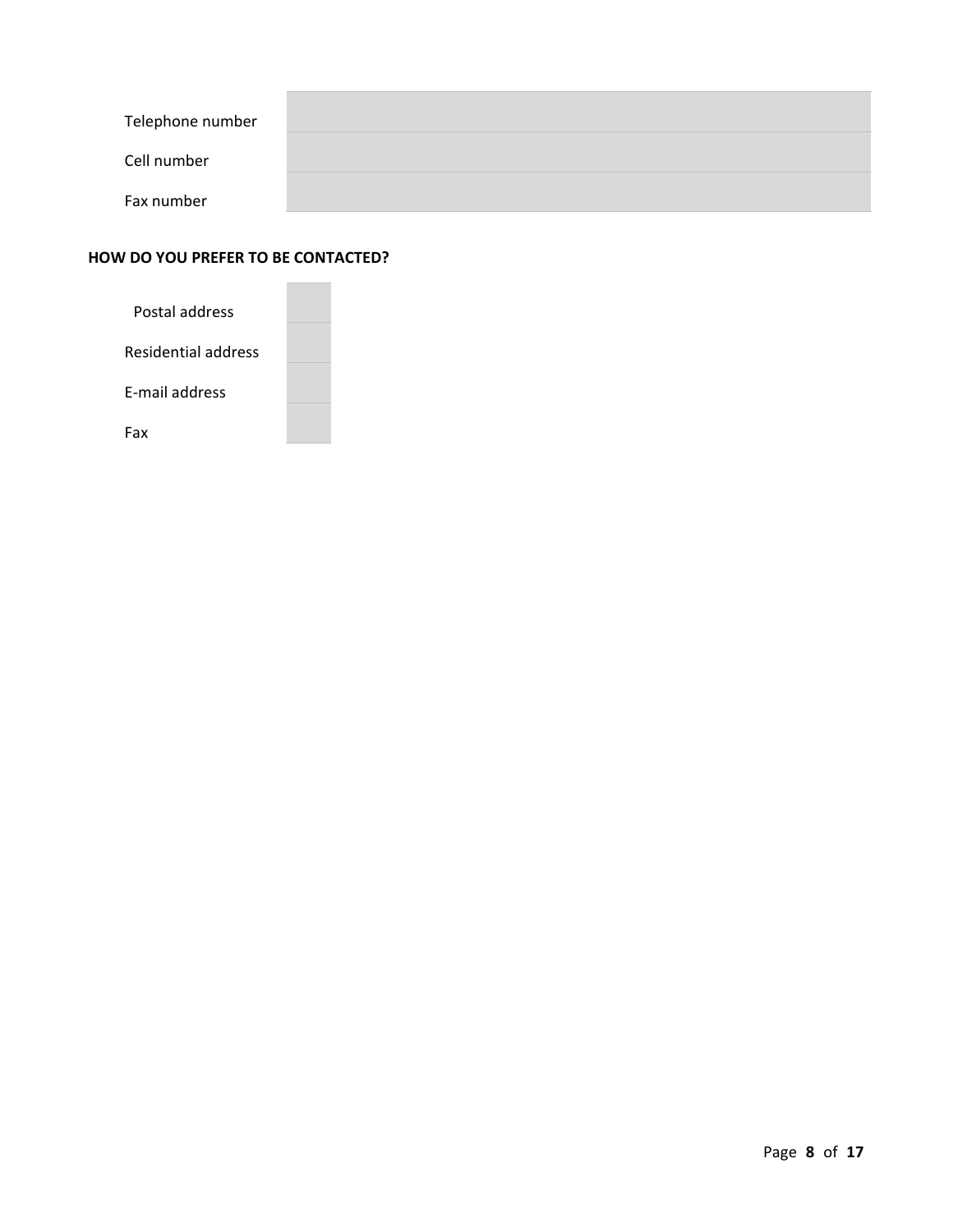## **DETAILS OF THE PERSON ON WHOSE BEHALF YOU ARE MAKING THIS REQUEST (IF APPLICABLE)**

| Name and surname           |  |
|----------------------------|--|
|                            |  |
| Identity number            |  |
|                            |  |
| Postal address             |  |
|                            |  |
| <b>Residential address</b> |  |
|                            |  |
| E-mail address             |  |
|                            |  |
| Telephone number           |  |
|                            |  |
| Cell number                |  |
|                            |  |
| Fax number                 |  |

### **WHICH RIGHT ARE YOU EXERCISING OR PROTECTING?**

| Which right are you<br>exercising or protecting?                          |  |
|---------------------------------------------------------------------------|--|
| Explain why you need this<br>record to exercise or<br>protect that right. |  |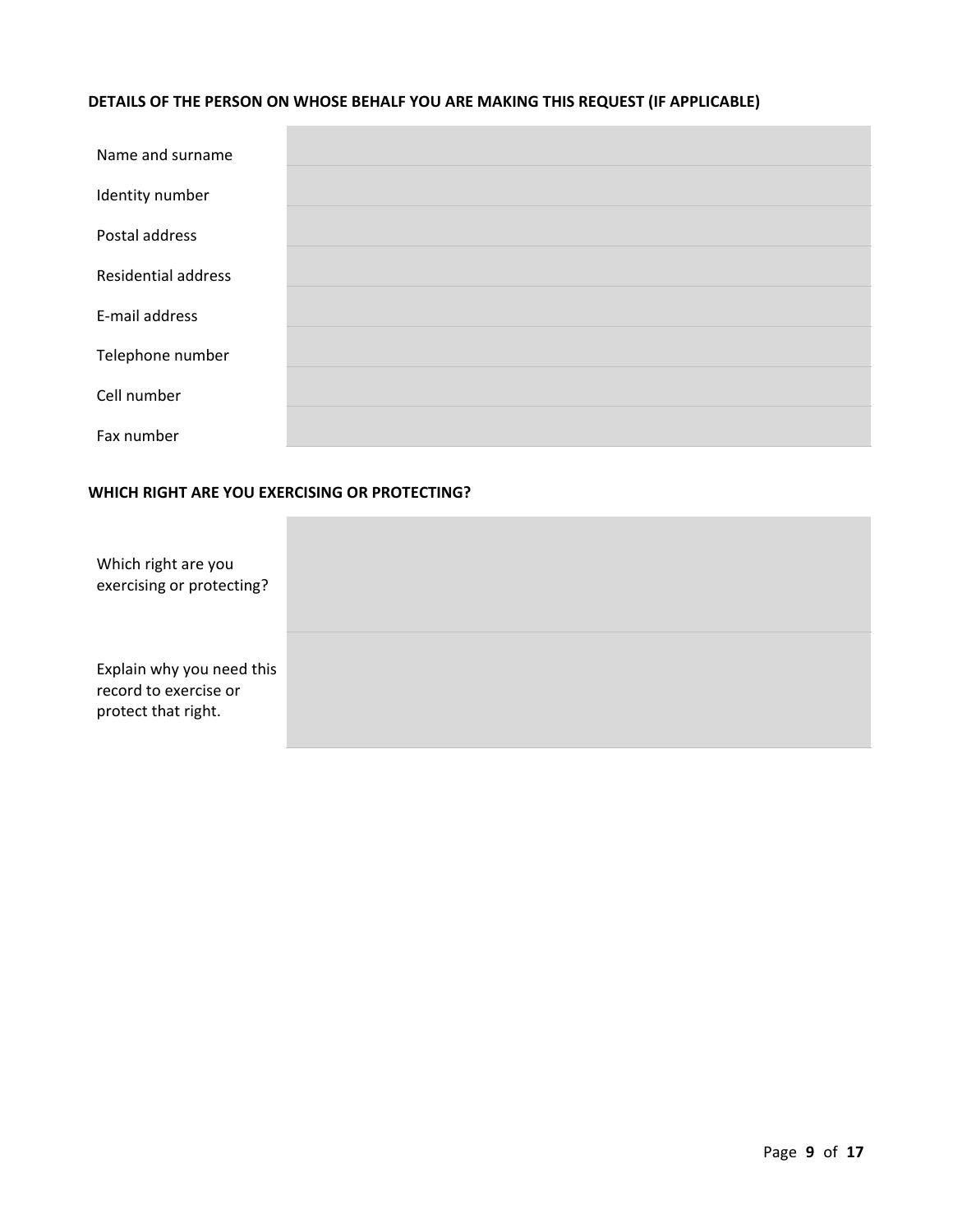### **DETAILS OF THE RECORD YOU ARE REQUESTING**

Please provide full particulars of the record that you wish to access, including the reference number if you have it to help us find the record.

| Describe the record or<br>relevant part of the<br>record |  |
|----------------------------------------------------------|--|
| Reference number (if you<br>have it)                     |  |
| Any further information<br>about the record.             |  |

#### **TYPE OF RECORD**

| Written or printed record                                                                                     |  |
|---------------------------------------------------------------------------------------------------------------|--|
| Visual images (including photographs, slides, video recordings, computer-generated images,<br>sketches, etc.) |  |
| Recorded words or information that can be reproduced in sound                                                 |  |
| Held on a computer or in an electronic or machine-readable form                                               |  |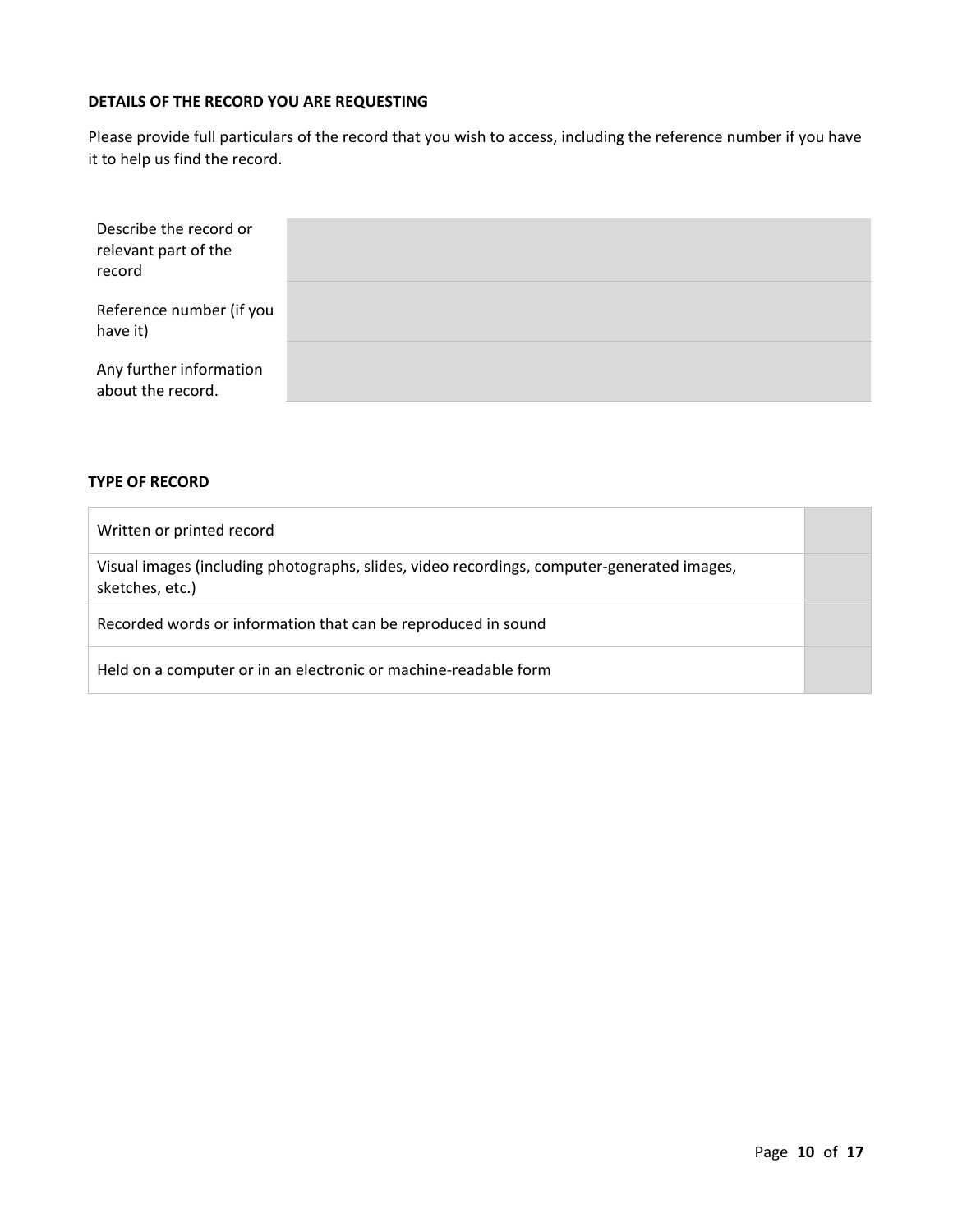### **FORMAT IN WHICH YOU WOULD LIKE TO RECEIVE THE RECORD**

A printed copy of a record (including copies of any virtual images, transcriptions and information held on a computer or in an electronic or machine-readable form.

Written or printed transcription of virtual images (including photographs, slides, video recordings, computer-generated images, sketches, etc.)

Transcription of a soundtrack (written or printed)

Copy of record on a flash drive (including virtual images and soundtracks)

Copy of record on a compact disc drive (including virtual images and soundtracks)

#### **HOW WOULD YOU LIKE TO ACCESS THE RECORD?**

| Personal inspection of the record at our registered address (including listening to recorded words,<br>information which can be reproduced in sound, or information held on computer or in electronic or<br>machine-readable form) |  |  |
|------------------------------------------------------------------------------------------------------------------------------------------------------------------------------------------------------------------------------------|--|--|
| Postal services to a postal address                                                                                                                                                                                                |  |  |
| Postal services to a street address                                                                                                                                                                                                |  |  |
| Fax information in written or printed format (including transcriptions)                                                                                                                                                            |  |  |
| E-mail information (including soundtracks if possible)                                                                                                                                                                             |  |  |
| Preferred language                                                                                                                                                                                                                 |  |  |

(If the record is not available in the language you prefer, we may give you access in the language in which the record is available.)

\_\_\_\_\_\_\_\_\_\_\_\_\_\_\_\_\_\_\_\_\_\_\_\_\_\_\_\_\_\_\_

Date\_\_\_\_\_\_\_\_\_\_\_\_\_\_\_\_\_\_\_\_\_\_\_\_\_\_\_ Signed at\_\_\_\_\_\_\_\_\_\_\_\_\_\_\_\_\_\_\_\_\_\_\_\_\_\_\_\_\_\_

Signature of the requester/person on behalf of whom the request is made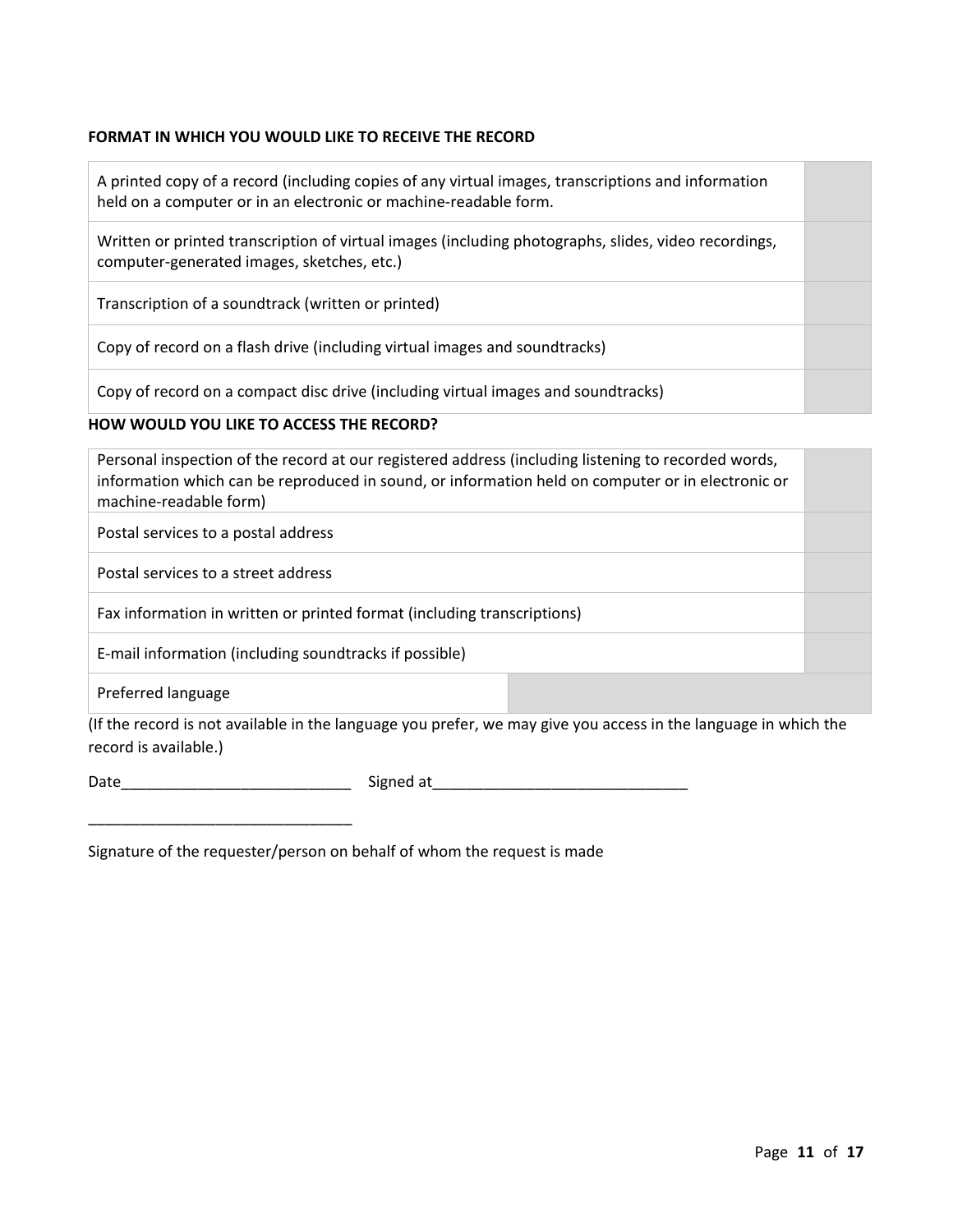### **FOR OFFICE USE**

| Reference number     |  |
|----------------------|--|
| Date received        |  |
| Access fees (if any) |  |
| Deposit (if any)     |  |

### **DETAILS OF THE PERSON WHO RECEIVED THE REQUEST**

| Job Title                               |  |
|-----------------------------------------|--|
| Name and surname of Information Officer |  |

Signature of Information Officer

\_\_\_\_\_\_\_\_\_\_\_\_\_\_\_\_\_\_\_\_\_\_\_\_\_\_\_\_\_\_\_\_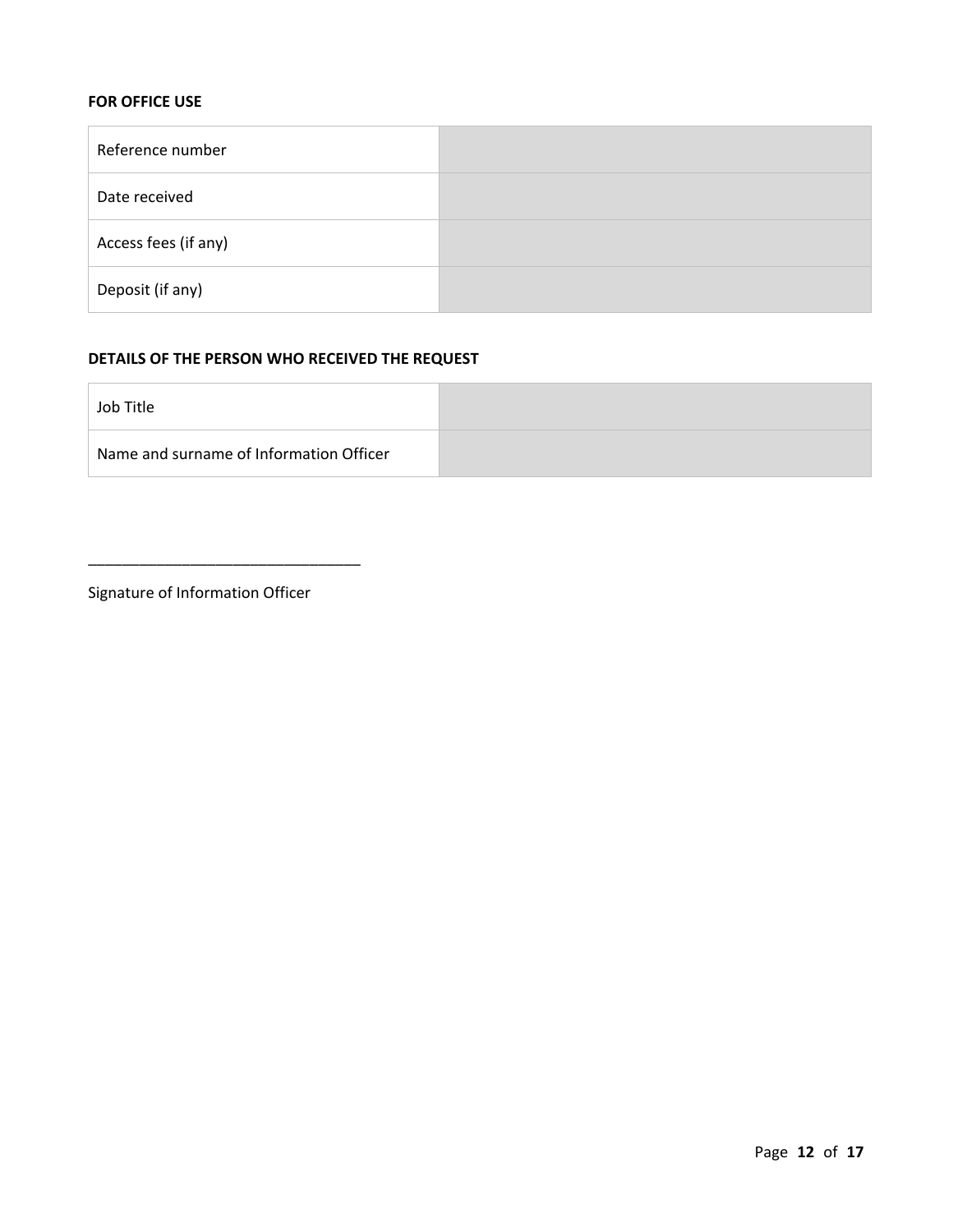# FORM 2

# **Outcome of request for access to a record, and fees payable[2](#page-12-0)**

- 1. If your request is granted
	- a. you must pay the deposit (if any) before we can process your request, and
	- b. we will only release the record you requested once we receive full payment.
- 2. Please note your reference number in all future correspondence.

| To:              |  |
|------------------|--|
| Address          |  |
|                  |  |
| E-mail address   |  |
|                  |  |
| Fax number       |  |
| Reference number |  |

### **YOUR REQUEST HAS BEEN**

Approved

Denied

<span id="page-12-0"></span><sup>2</sup> Regulation 8 of PAIA.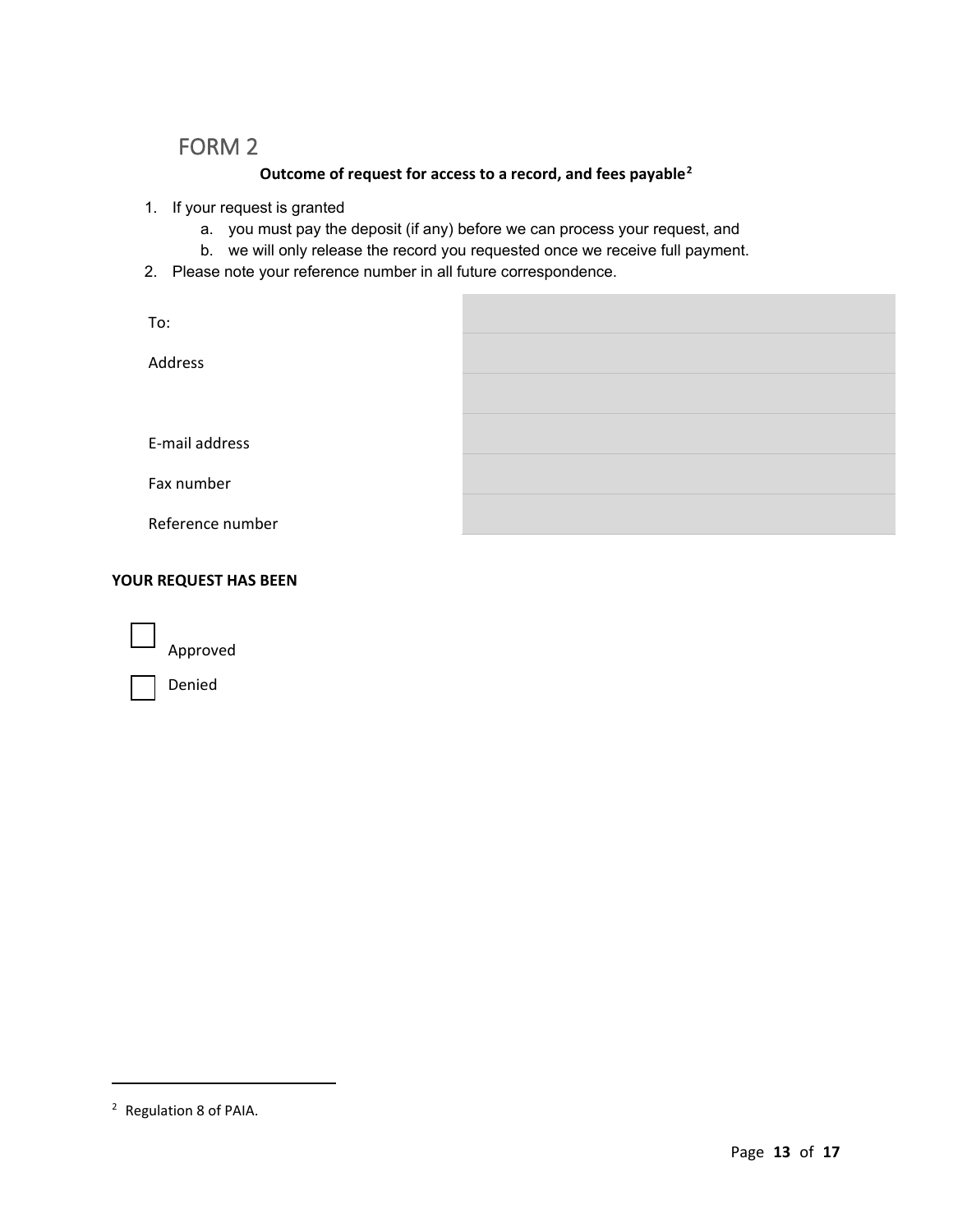#### Because

### **YOU REQUESTED**

Personal inspection of the record at our registered address (including listening to recorded words, information which can be reproduced in sound, or information held on computer or in electronic or machine-readable form)

Please take these steps:

- **1.** Make an appointment to inspect the record.
- **2.** Bring this form with you.

Accessing a record this way is free. However, if you need copies of the information, you will be charged the appropriate fees as set out in Annexure B.

#### **OR**

#### **YOU REQUESTED**

A printed copy of a record (including copies of any virtual images, transcriptions and information held on a computer or in an electronic or machine-readable form.

Written or printed transcription of virtual images (including photographs, slides, video recordings, computer-generated images, sketches, etc.)

Transcription of soundtrack (written or printed)

Copy of record on a flash drive (including virtual images and soundtracks)

Copy of record on compact disc drive (including virtual images and soundtracks)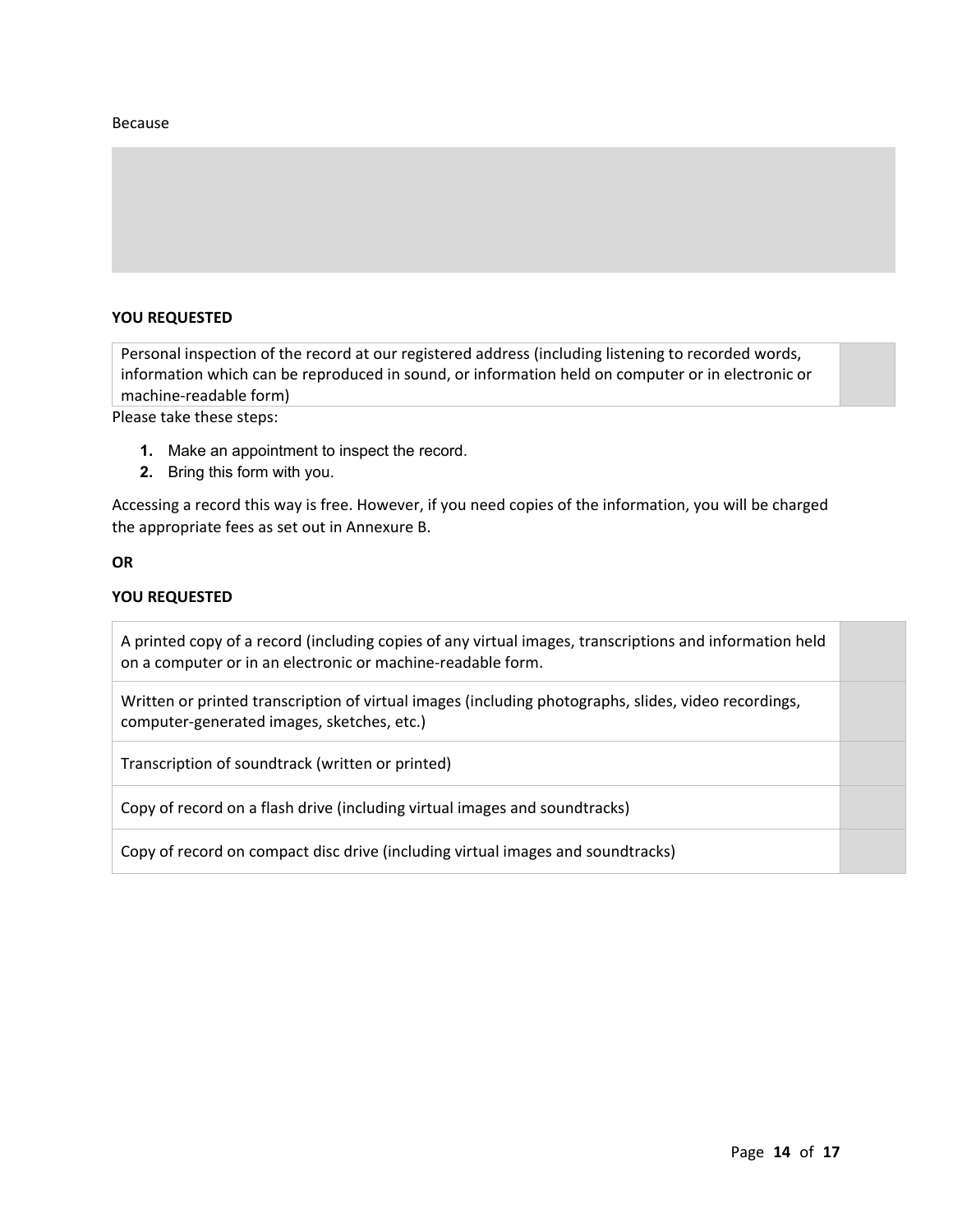### **YOU ASKED TO ACCESS THE RECORD AS FOLLOWS**

| Postal services to a postal address                                     |  |
|-------------------------------------------------------------------------|--|
| Postal services to a street address                                     |  |
| Fax information in written or printed format (including transcriptions) |  |
| E-mail information (including soundtracks if possible)                  |  |
| Preferred language                                                      |  |

### **FEES PAYABLE WITH REGARDS TO YOUR REQUEST**

| Item                                    | Cost per A4-size page or part<br>thereof/item | Number of pages/items | Total |
|-----------------------------------------|-----------------------------------------------|-----------------------|-------|
| Copy of Guide                           | R3.90                                         |                       |       |
| Photocopy                               | R3.90                                         |                       |       |
| Printed copy                            | R4.80                                         |                       |       |
| Copy in a computer-readable<br>form on: |                                               |                       |       |
| a) Flash drive                          | a)<br>R0.00                                   |                       |       |
| b) Compact disc                         | b)<br>56.00                                   |                       |       |
| Transcription of visual<br>images       | Service to be                                 |                       |       |
| Copy of visual images                   | outsourced. Will depend                       |                       |       |
| Transcription of an<br>audio record     | on quotation from<br>service provider.        |                       |       |
| Copy of an audio record                 | R56.00                                        |                       |       |
| Postage                                 | Actual cost                                   |                       |       |
| <b>TOTAL:</b>                           |                                               |                       |       |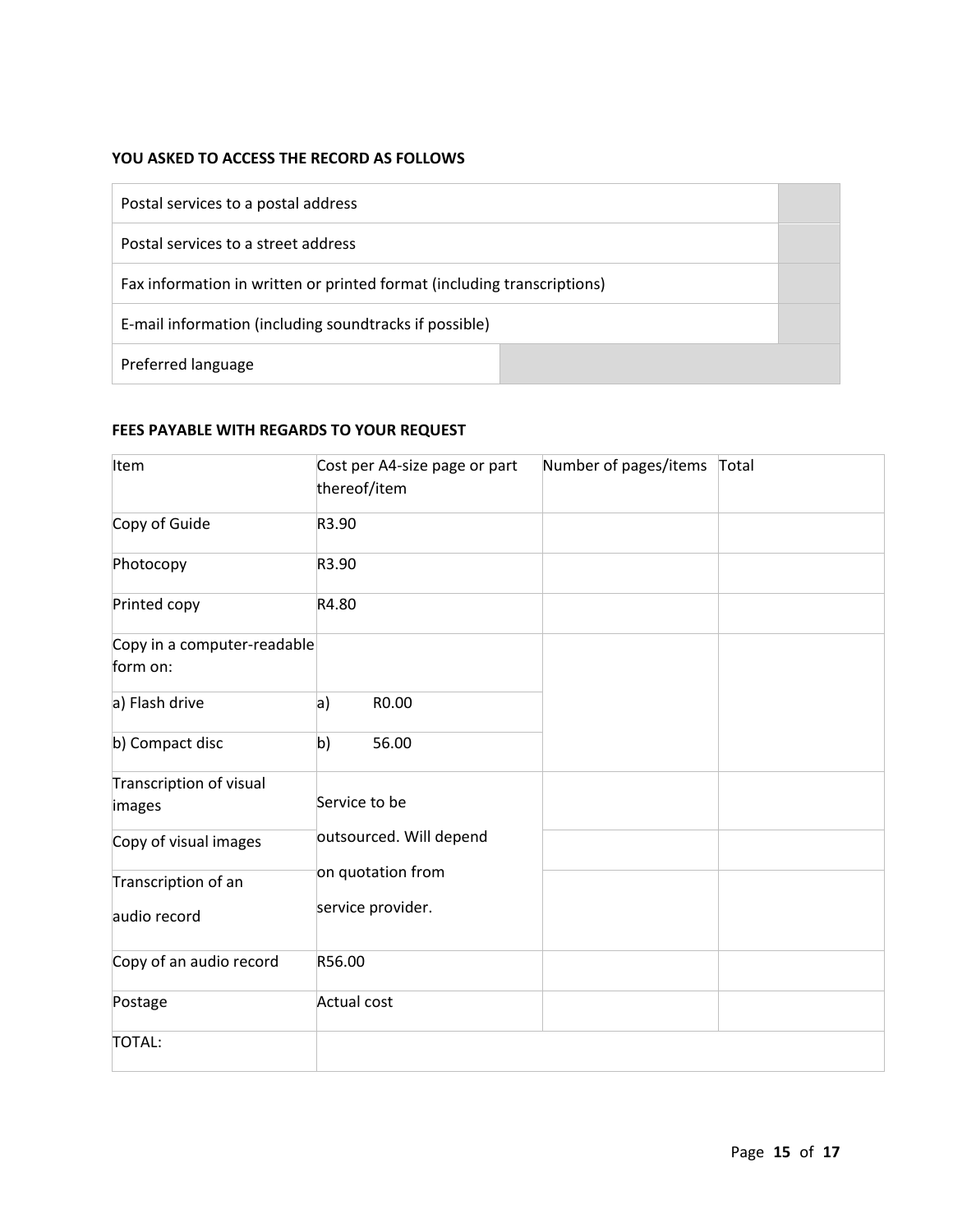### **DEPOSIT PAYABLE**

If the search exceeds six hours.

| How many hours did the search take?                                     |  |
|-------------------------------------------------------------------------|--|
| What is the deposit payable? (Calculated as a third of the total amount |  |
| per request)                                                            |  |

#### **OUR BANK DETAILS**

| Bank                        |  |
|-----------------------------|--|
| Account holder              |  |
| Type of account             |  |
|                             |  |
| Account number              |  |
| Branch code                 |  |
| Reference number            |  |
| Proof of payment<br>address |  |

Date\_\_\_\_\_\_\_\_\_\_\_\_\_\_\_\_\_\_\_\_\_\_\_\_\_\_\_ Signed at\_\_\_\_\_\_\_\_\_\_\_\_\_\_\_\_\_\_\_\_\_\_\_\_\_\_\_\_\_\_

Information Regulator/Information Officer

\_\_\_\_\_\_\_\_\_\_\_\_\_\_\_\_\_\_\_\_\_\_\_\_\_\_\_\_\_\_\_